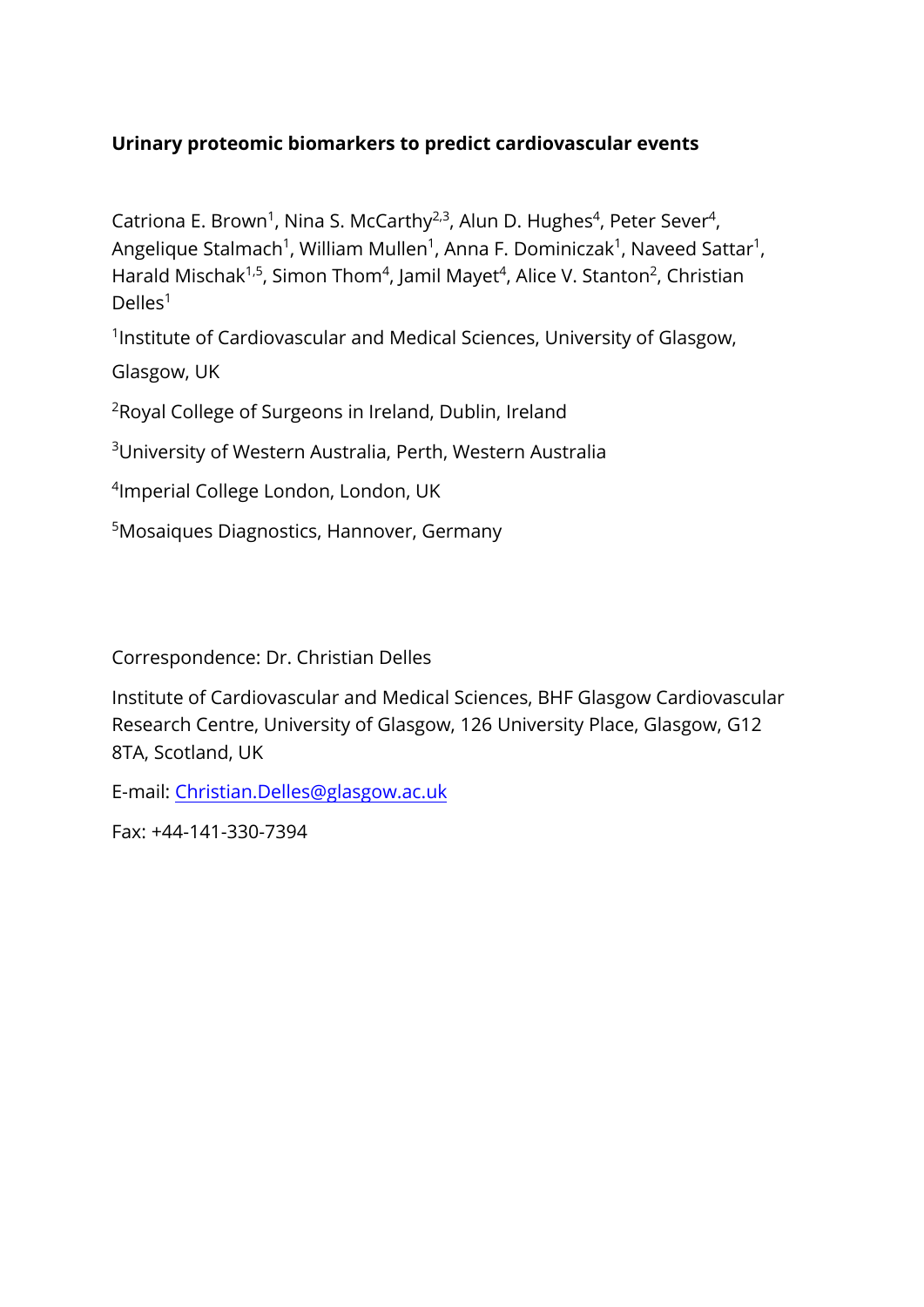# **Abstract**

**Purpose** We have previously demonstrated associations between the urinary proteome profile and coronary artery disease (CAD) in cross‐sectional studies. Here, we evaluate the potential of a urinary proteomic panel as a predictor of CAD in the hypertensive atherosclerotic cardiovascular disease (HACVD) substudy population of the Anglo‐Scandinavian Cardiac Outcomes Trial study.

**Experimental design** Thirty‐seven cases with primary CAD endpoint were matched for sex and age to controls who had not reached a CAD endpoint during the study. Spot urine samples were analyzed using CE coupled to Micro‐ TOF MS. A previously developed 238‐marker CE‐MS model for diagnosis of CAD (CAD238) was assessed for its predictive potential.

**Results** Sixty urine samples (32 cases; 28 controls; 88% male, mean age 64 ± 5 years) were analyzed. There was a trend toward healthier values in controls for the CAD model classifier (–0.432 ± 0.326 versus –0.587 ± 0.297, *p* = 0.170), and the CAD model showed statistical significance on Kaplan–Meier survival analysis *p* = 0.021. We found 190 individual markers out of 1501 urinary peptides that separated cases and controls (AUC >0.6). Of these, 25 peptides were also components of CAD238.

**Conclusion and clinical relevance** A urinary proteome panel originally developed in a cross‐sectional study predicts CAD endpoints independent of age and sex in a well‐controlled prospective study.

# **Abbreviations**

**ACE** angiotensin‐converting enzyme **ASCOT** Anglo‐Scandinavian Cardiac Outcomes Trial **CAD** coronary artery disease **CKD** chronic kidney disease **HACVD** hypertensive atherosclerotic cardiovascular disease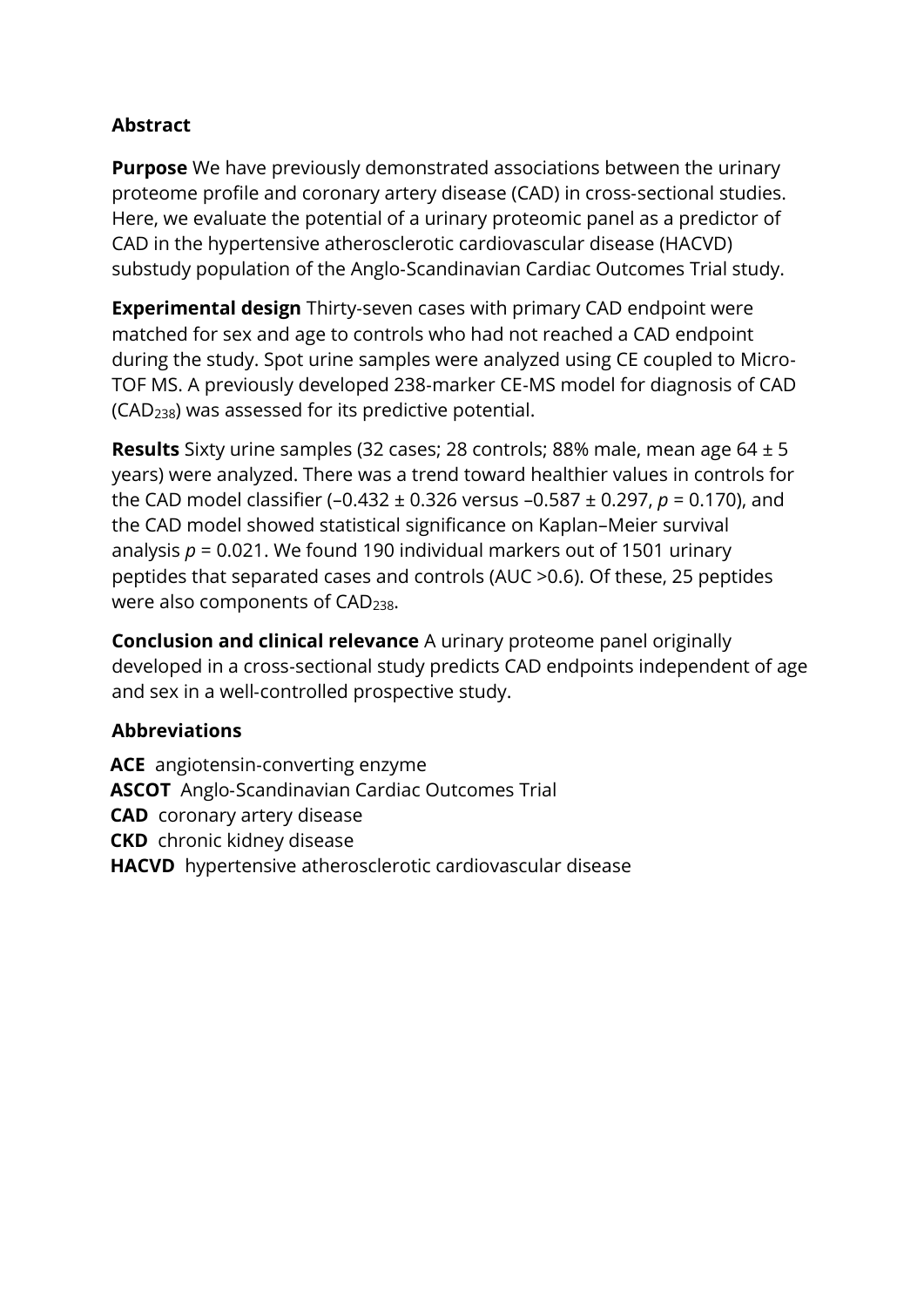#### **1 Introduction**

Cardiovascular disease is the leading cause of morbidity and mortality in the United Kingdom and worldwide **1**, **2**. Cardiovascular risk assessment and risk prediction are performed daily in primary and secondary care with traditional scoring methods combining classical risk factors such as age, sex, smoking, blood pressure, and cholesterol. These methods calculate average percentage likelihood of a patient suffering a cardiovascular event (acute coronary syndrome, stroke, or transient ischaemic attack) **3**-**5** and assist the clinician in guiding initiation and intensity of therapies **4**. However, such individual risk assessments are not always precise. The main challenge of cardiovascular risk stratification currently lies with patients who are classified as being at intermediate risk by conventional methods **6**. More refined methods of risk assessment, especially for those at intermediate risk, are therefore required.

#### **Clinical Relevance**

Individualized cardiovascular risk prediction remains an unmet clinical need in patients with hypertension and other risk factors. Studying multiple biomarkers at a time, proteomics has the potential to detect subclinical disease and thereby improve risk stratification and targeted treatment. In the present study, we have taken our clinical proteomic studies into coronary artery disease one step further, from a cross-sectional study to prediction, by evaluating the potential of a panel of urinary polypeptides to predict future coronary events.

Established cardiovascular disease is preceded by an asymptomatic phase **7** and the identification of precursors of cardiovascular disease may allow the detection of damage at an early and potentially reversible stage **8**. Biomarkers are an example of one such tool to better identify high‐risk individuals, to diagnose disease conditions promptly and accurately, and to provide a prognosis and treat patients effectively **2**.

Most available biomarkers have been developed as an extension of targeted physiological studies, investigating known pathways. By contrast, emerging technologies are beginning to allow the systematic, unbiased characterization of variation in proteins associated with disease conditions **9**. Urine is a promising medium for proteomic‐based research as it is easily accessible and stable when frozen without requiring special preparation **10**, **11**. We have previously reported and validated the use of urinary proteomics in the diagnosis of coronary artery disease (CAD) **12**. Urinary proteomic biomarkers have also been studied in other conditions such as preeclampsia **10**, diabetes **13**, diabetic nephropathy **14**,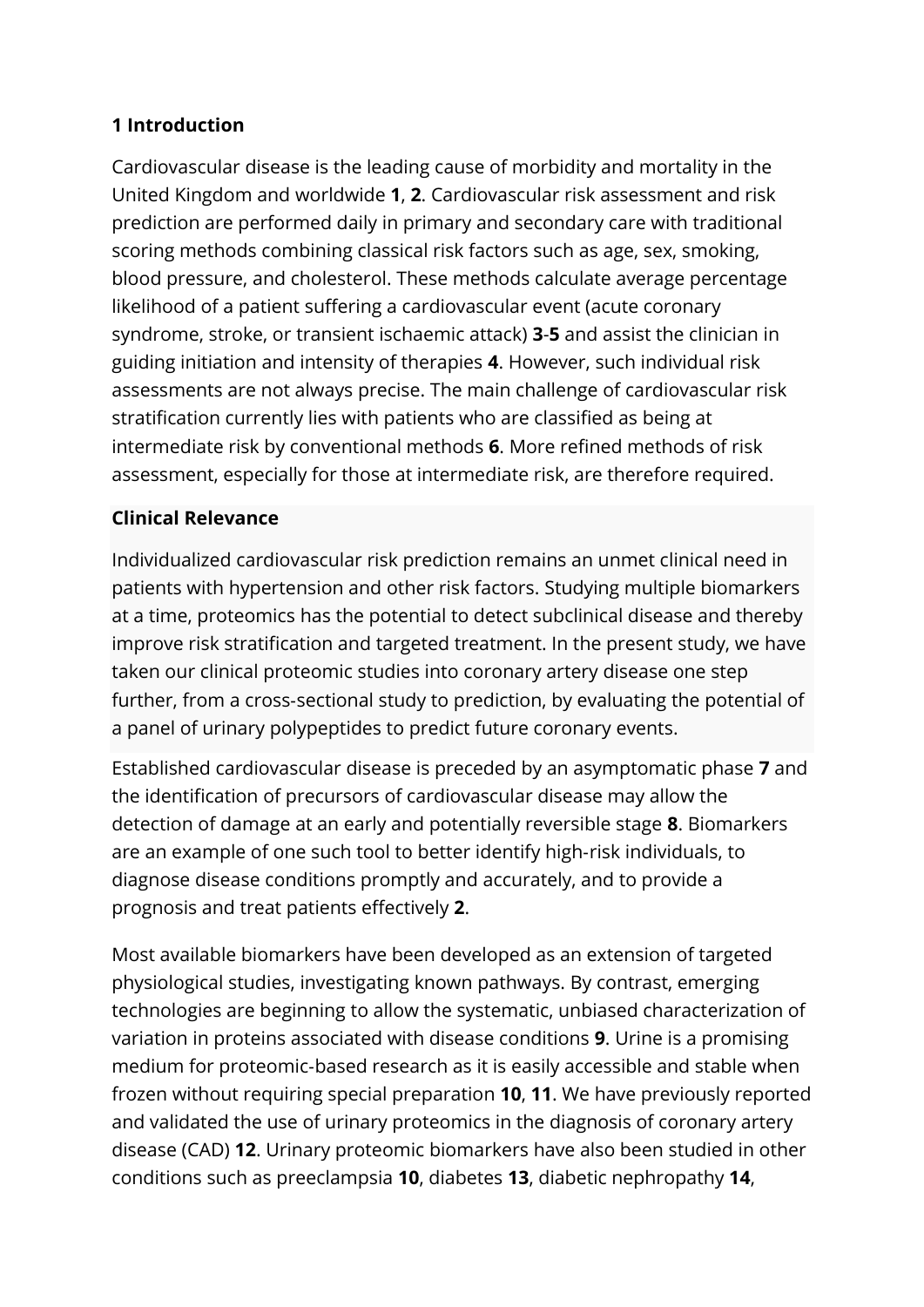stroke **15**, and heart failure **16**. We hypothesized that a CAD‐specific urinary polypeptide panel not only predicts the presence or absence of disease, but also, critically, future cardiovascular events, an observation that would extend current cross‐sectional studies. In order to address this question we used urine samples available from the Anglo‐Scandinavian Cardiac Outcomes Trial (ASCOT), an investigator‐led, multicenter, randomized trial to compare treatment strategies for the prevention of CAD in patients with hypertension who had multiple risk factors (see below for inclusion and exclusion criteria) **17**.

# **2 Materials and methods**

#### 2.1 Patients

The aim of ASCOT was to determine the answers to several questions regarding the management of hypertension, particularly whether combination therapy with a dihydropyridine calcium channel blocker and angiotensin‐converting enzyme (ACE) inhibitor produced greater benefits in terms of reducing coronary heart disease events than the standard beta‐blocker and diuretic combination **17**. It also sought to determine whether lipid lowering with a statin provided additional benefit in those hypertensive patients with average or below average levels of serum total cholesterol. Recruitment ran from February 1998 to May 2000 by which time 19 342 hypertensive patients had been randomized to the two antihypertensive treatment regimes. Methods and study design of ASCOT have been described in detail elsewhere **18**.

Randomization was to either a standard antihypertensive regimen (β‐blocker + diuretic) or to a more contemporary regimen (calcium antagonist + angiotensin converting enzyme inhibitor). Patients were ineligible if they had any of the following: previous myocardial infarction, currently treated angina, a cerebrovascular event within the previous 3 months, congestive heart failure, uncontrolled arrhythmias, or any major noncardiovascular disease. In addition, the benefits of cholesterol lowering in the primary prevention of coronary heart disease in hypertensive patients were assessed in a lipid‐lowering arm of this trial (ASCOT‐LLA). A total of 10 350 patients with a nonfasting cholesterol level of ≤ 6.5 mmol/L were recruited into ASCOT‐LLA, and randomized to either atorvastatin 10 mg or placebo **19**.

The population examined in this study was the hypertension associated cardiovascular disease (HACVD) cohort; an intensively phenotyped substudy of (ASCOT) **20**. The HACVD substudy involved intensive phenotyping of 1395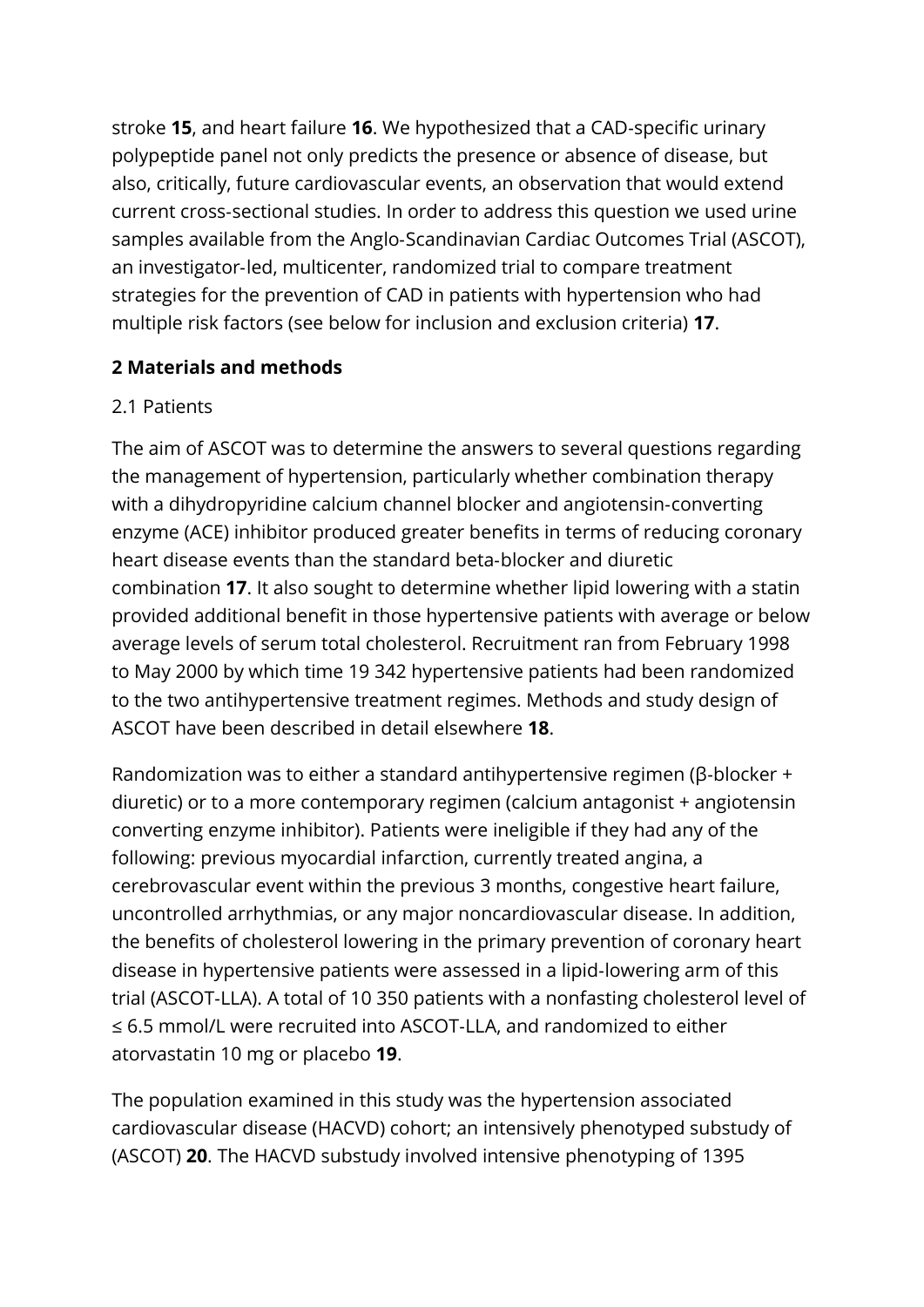subjects, along with DNA collection, with the intention of identifying unrecognized genetic influences on the development of hypertension‐associated cardiovascular disease **20**. Baseline demographic data (age, gender, and ethnicity), levels of cardiovascular risk factors (cigarette smoking, diabetes, dyslipidaemia, blood pressure, and body mass index), evidence of target end‐ organ damage (echocardiography and electrocardiographic criteria of left ventricular hypertrophy, carotid intima‐media thickness and proteinuria) and previous history of cerebrovascular events or peripheral vascular disease were recorded for all patients.

Repeat office blood pressure levels, repeat lipid levels, medication usage, antihypertensive treatment, statin therapy, and aspirin use were recorded throughout the trial, as were outcome measures of the composite endpoint that included all cardiovascular events and procedures plus development of renal impairment. Urine samples, collected in the morning after an overnight fast (10– 12 h), were tested for blood, sugar, and protein, then divided into aliquots and stored at –20°C until analyzed.

The study was approved by the ethics committee at St. Mary's Hospital, London and Beaumont Hospital, Dublin (REC# 99/21), and adheres to the principles of the Declaration of Helsinki. All patients gave written informed consent.

In this proteomics study, we adopted a nested case‐control design within the HACVD substudy of the ASCOT trial. The primary endpoint in this study was CAD, the definition of which included the following endpoints: fatal CAD, symptomatic nonfatal myocardial infarction and coronary revascularization. Controls for cases were individuals who had not experienced a cardiovascular disease endpoint during the study period (median observation time 5 years). All cases and controls were defined by presence of a urine sample from 1 to 1.5 years postrandomization, stored for biomarker assay. Eighty‐seven percent of patients were white-European and to exclude any effects of ethnicity, selection of cases, and controls was restricted to this group. Subjects with established cardiovascular disease at baseline (including previous history of stroke, transient ischaemic attack, peripheral vascular disease) were excluded from this prospective study.

All remaining eligible cases (*N* = 37) from the HACVD cohort were included in this study, and matched (1:1) for age (± 2 years), sex, smoking, diabetes, and the same treatment arm of the ASCOT study, as described in Fig. **1**.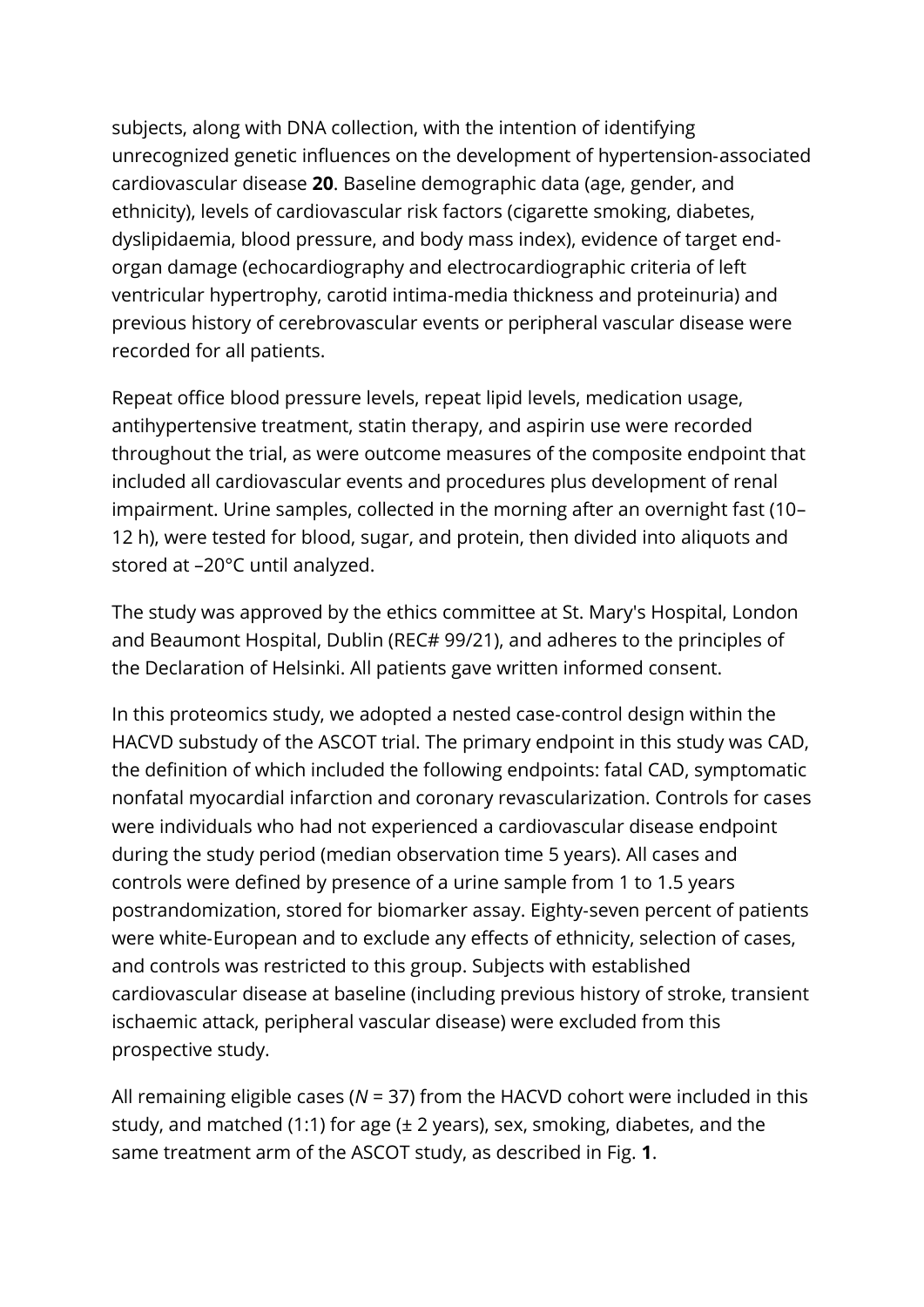

**Figure 1** Hypertension associated cardiovascular disease (HACVD) urinary proteomic study population. \*QC ‐ quality control.

# 2.2 Urinary proteomics

# **2.2.1 Sample handling**

Samples were prepared as described previously **12**. A 0.7 mL aliquot of urine was diluted with 0.7 mL of 2 mmol/L urea and 10 mmol/L NH4OH containing 0.02% SDS. Proteins with a molecular mass >20 kDa were removed by filtering of samples using Centrisart ultracentrifugation filter devices (Sartorius, Gottingen, Germany) at 3000 × *g* until 1.1 mL filtrate was obtained. The filtrate was applied onto a PD‐10 desalting column (Amersham Bioscience) equilibrated with 0.01% NH4OH to remove urea, electrolytes and salts, and to enrich the polypeptides present. Before analysis all samples were lyophilized, stored at 4°C, and resuspended in HPLC‐grade H2O.

# **2.2.2 CE**‐**MS studies**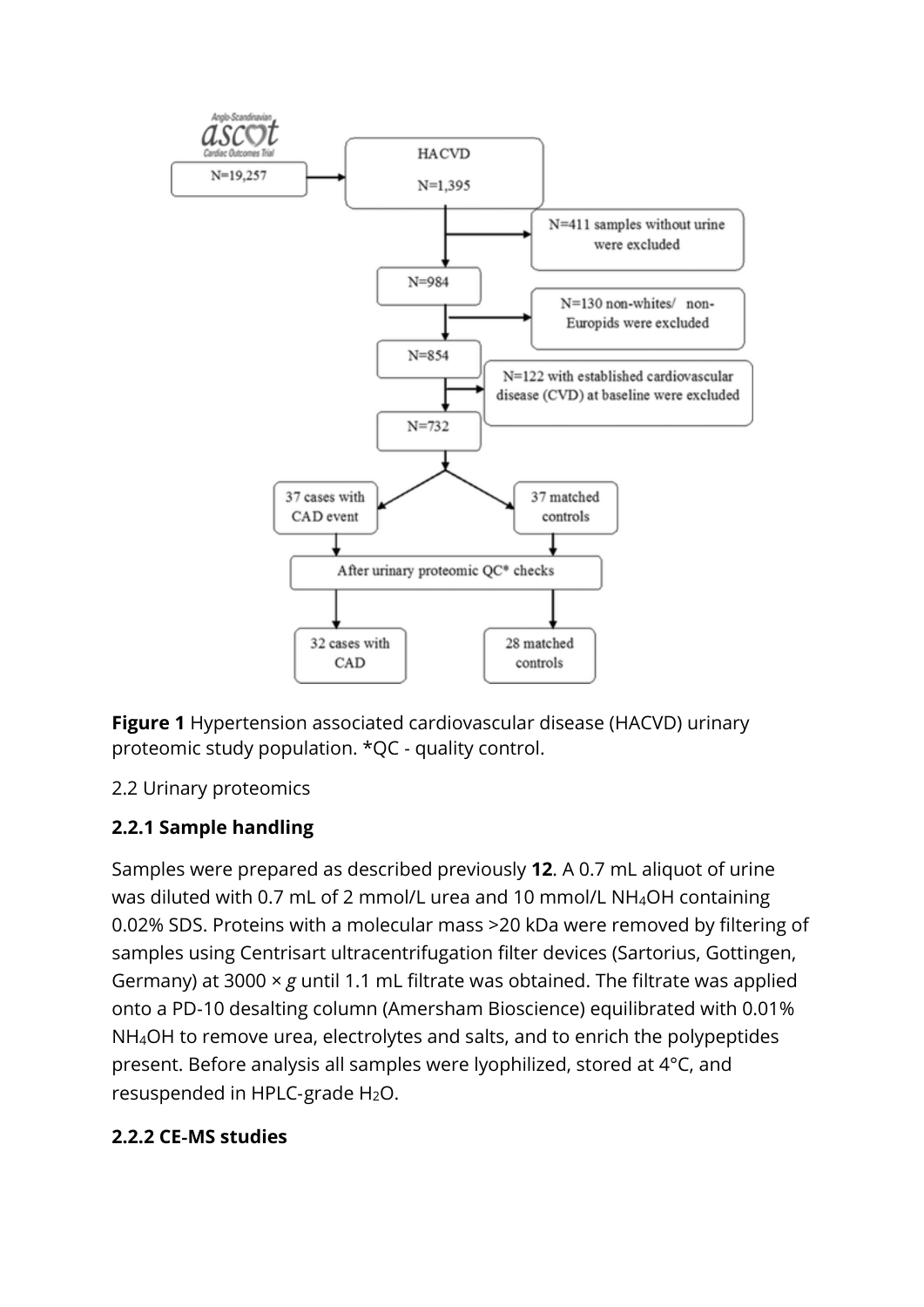CE coupled to MS enables reproducible, robust, high resolution analysis of several thousand low molecular weight urinary proteins/peptides **21**. CE‐MS was performed as described previously **12** using a P/ACE MDQ CE system (Beckman Coulter) online coupled to a TOF mass spectrometer (microTOF; Bruker Daltonic). Data acquisition and MS acquisition were automatically controlled by the CE via contact close relays. Spectra were accumulated every 3 s over a range of mass‐to‐charge ratios from 350 to 3000.

# **2.2.3 Data processing**

Data were analyzed using Mosaiques‐Visu software; CE‐MS peaks were detected using a S/N of at least four. The charge of each peak was calculated based on isotopic distributions and conjugated masses. Data were deconvoluted and mass spectral ion peaks from the same molecule at different charge states were combined and recorded as a single mass. MS data were normalized as described previously **22** to correct for technical variation such as signal suppression as well as biological variation such as differing urine concentrations due to hydration status of the patient at time of collection. In particular, reference signals of >1700 urinary peptides were used for CE time calibration and MS signal intensities (ion counts) were normalized relative to 29 "housekeeping" peptides with small RSD. For TOF MS mass calibration, 80 reference masses exactly determined by Fourier transform ion cyclotron resonance MS were used. The resulting peak list characterizes each peptide by its molecular mass (Da) and CE migration time, normalized signal intensities are used as measure for relative abundance. Data were entered into a Microsoft SQL database for comparison with other samples and for further analysis. MS peaks from different samples were presumed identical if mass deviation was ≤50 ppm for small or ≤75 ppm for larger peptides, and the migration time deviation was 2 min.

# **2.2.4 Data analysis**

Our groups have previously developed a 238-peptide panel (CAD<sub>238</sub>) using CE-MS that is associated with CAD in a cross‐sectional study **12**. This panel was assessed for its predictive value in this study. A numerical value, known as a "classification factor," was generated using Mosaiques Visu software for more straightforward statistical analysis of the resulting polypeptide picture for each individual subject; lower classification factor values considered to be "healthier." Cases and controls were compared using paired *t*‐test and linear regression analyses. We then performed survival analysis to determine whether classification factors from the urinary proteomic panel could be predictive of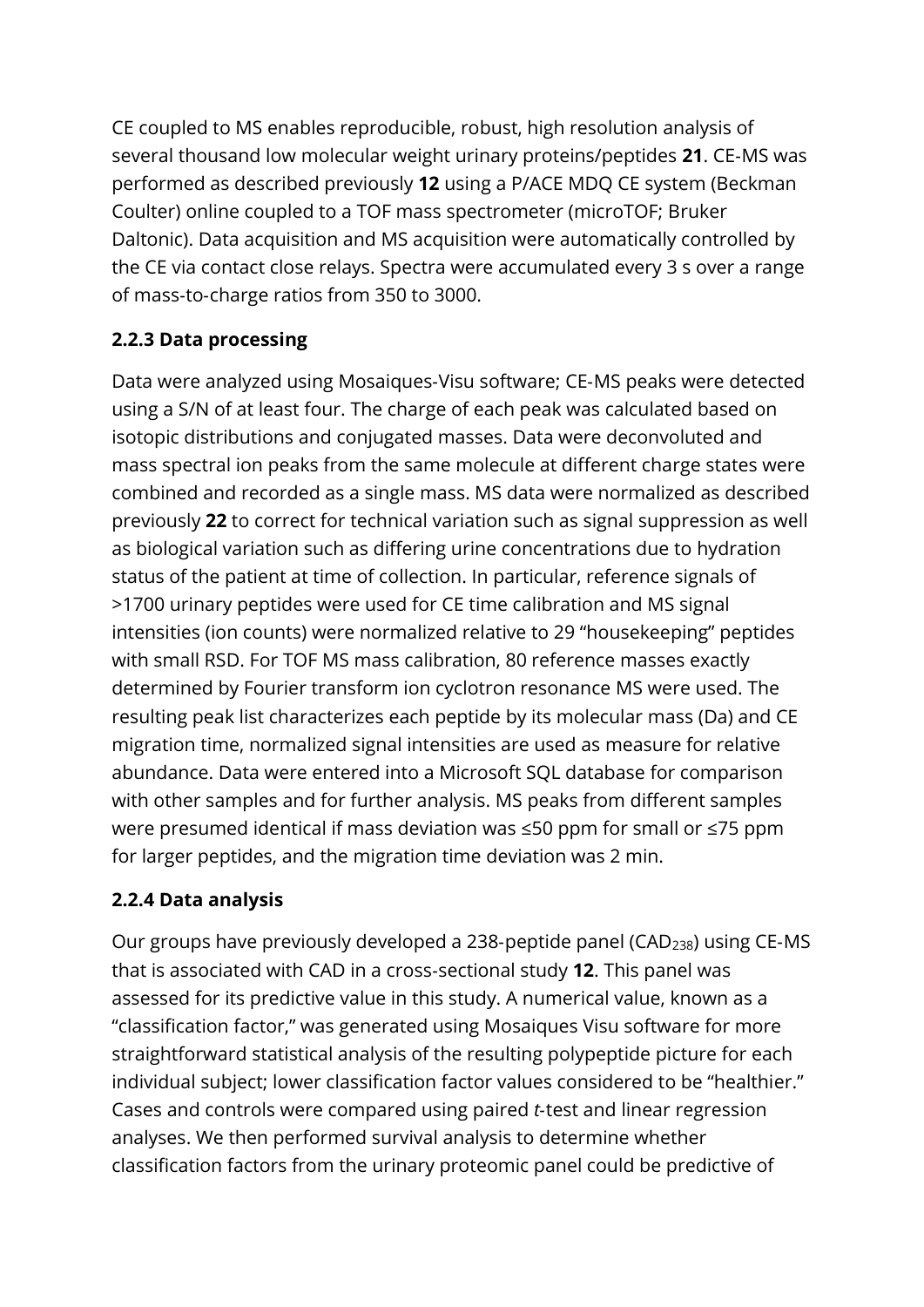cardiovascular events using the CAD<sup>238</sup> model. Classification factors were split into values greater than the mean, and less than the mean for each model. We also performed survival analysis, in the same way, for classification factors from other previously derived models for CKD (CKD<sup>273</sup> **23**), heart failure **16**, and stroke **15** as negative controls. We were not expecting these panels to be of use in discriminating between cases and controls for coronary artery disease.

# **2.2.5 Statistical analysis**

Analysis of clinical parameters and the classification factors derived from urinary proteome analysis were performed using SPSS software, (IBM SPSS Statistics for Windows, Version 19.0. Armonk, NY: IBM Corp). Parametric and nonparametric tests for comparison between groups were applied as appropriate. Data are given as mean ± SD, median (interquartile range) or percentage as appropriate. Comparisons were made using paired *t*‐test, McNemar's test and linear regression as appropriate. Kaplan–Meier survival analysis was performed to compare classification factors and likelihood of experiencing a cardiovascular event. The nonparametric Mantel Cox log rank test was used to compare survival distributions between groups according to CAD<sub>238</sub> classifier (</>mean, as described below). Cox proportional hazards analysis was used to analyze the effect of CAD classifier along with other covariates on survival. *p*-values <0.05 were considered significant and AUC cut off >0.6 was used.

#### **3 Results**

Of the 37 cases and 37 matched controls included in this study, sixty urine samples passed quality control for proteomic analysis (Table **1**, Fig. **1**). These 60 samples comprised 32 cases who experienced CAD events and 28 controls, with 88% male and a mean age 64 ± 5 years (Table **1**). There were no significant differences in mean age, gender, blood pressure, cholesterol, smoking history, or drug treatment arms between cases and controls.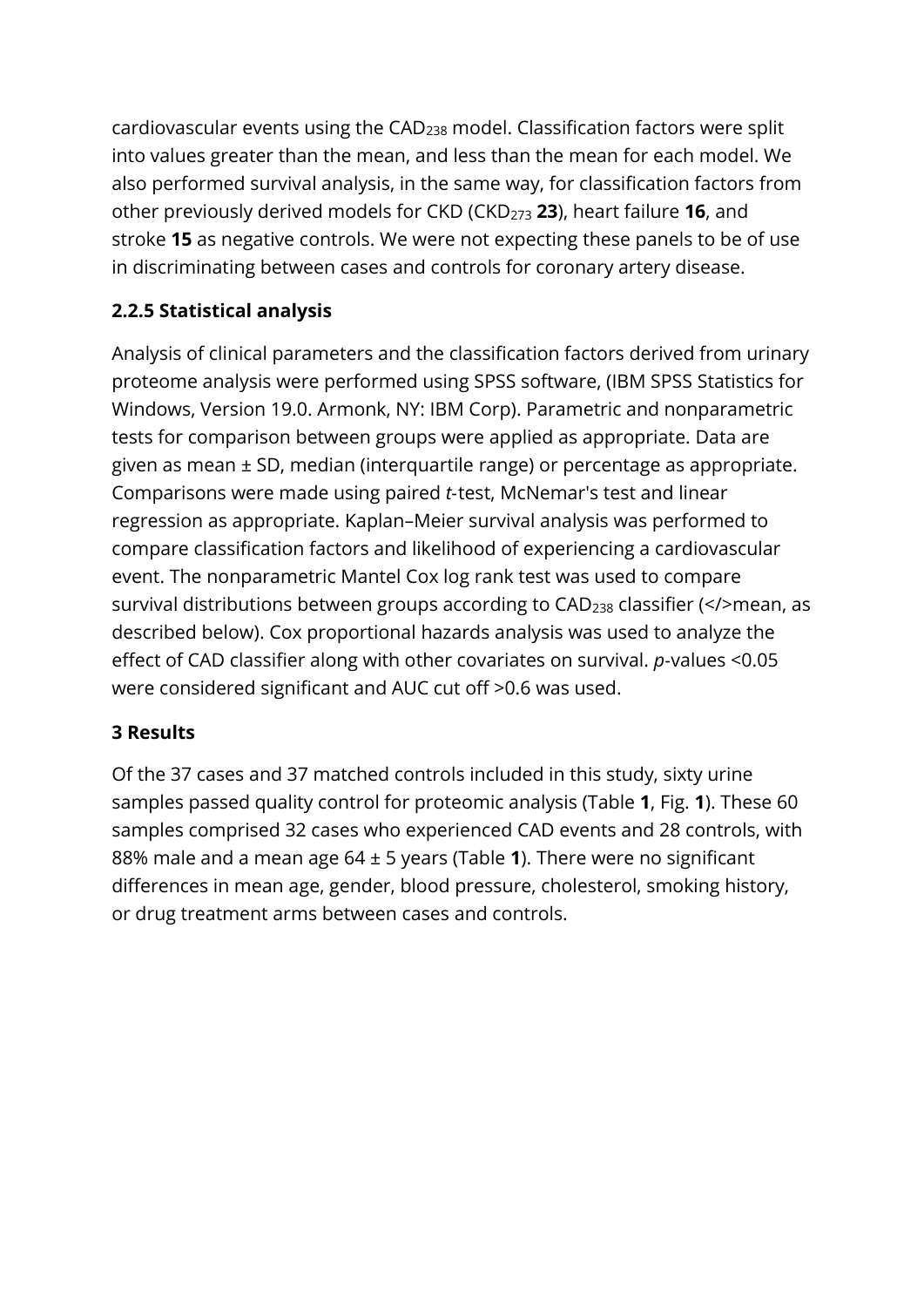|                            | Controls $n = 28$ | 95%CI      | Cases $n = 32$ | 95% CI     | $p$ -value |
|----------------------------|-------------------|------------|----------------|------------|------------|
| Mean age (yrs)             | $64 \pm 5$        | (62, 66)   | $63 \pm 6$     | (61, 65)   | 0.623      |
| Sex male                   | 24 (86%)          |            | 29 (91%)       |            | 0.625      |
| Time in study (months)     | $67 \pm 7$        | (64, 70)   | $34 \pm 16$    | (28, 40)   | 0.000      |
| SBPa (mmHg)                | $161 \pm 20$      | (154169)   | $162 \pm 17$   | (156, 168) | 0.874      |
| DBPb (mmHg)                | $92 \pm 9$        | (89, 95)   | $93 \pm 11$    | (89, 97)   | 0.588      |
| Total Cholesterol (mmol/L) | $5.7 \pm 0.9$     | (5.3, 6.0) | $5.6 \pm 1.0$  | (5.3, 6.0) | 0.958      |
| $HDLc$ (mmol/L)            | $1.3 \pm 0.4$     | (1.1, 1.4) | $1.3 \pm 0.4$  | (1.1, 1.4) | 0.977      |
| Creatinine (µmol/L)        | $95 \pm 13$       | (90, 100)  | $104 \pm 20$   | (97, 111)  | 0.066      |
| Smoker                     | 7(25%)            |            | 6(19%)         |            | 0.508      |
| Amlodipine                 | $17(61\%)$        |            | 16(50%)        |            | 0.607      |
| Atorvastatin               | 11 (39%)          |            | 11 (34%)       |            | 0.581      |

**Table 1.** Baseline characteristics of cases and controls passing quality control

*<sup>a</sup>* SBP, systolic blood pressure. *<sup>b</sup>* DBP, diastolic blood pressure. *<sup>c</sup>* HDL, high‐ density lipoprotein.

The CAD<sup>238</sup> classifier appeared to be different between cases with CAD events and controls at baseline (-0.432  $\pm$  0.326 versus -0.587  $\pm$  0.297) although the difference was not statistically significant (*p* = 0.170).

We then performed survival analysis to assess the model in its ability to detect cases from controls at a given classifier level cut‐off. We used mean classifier value to divide subjects into two groups; those with a classifier value of greater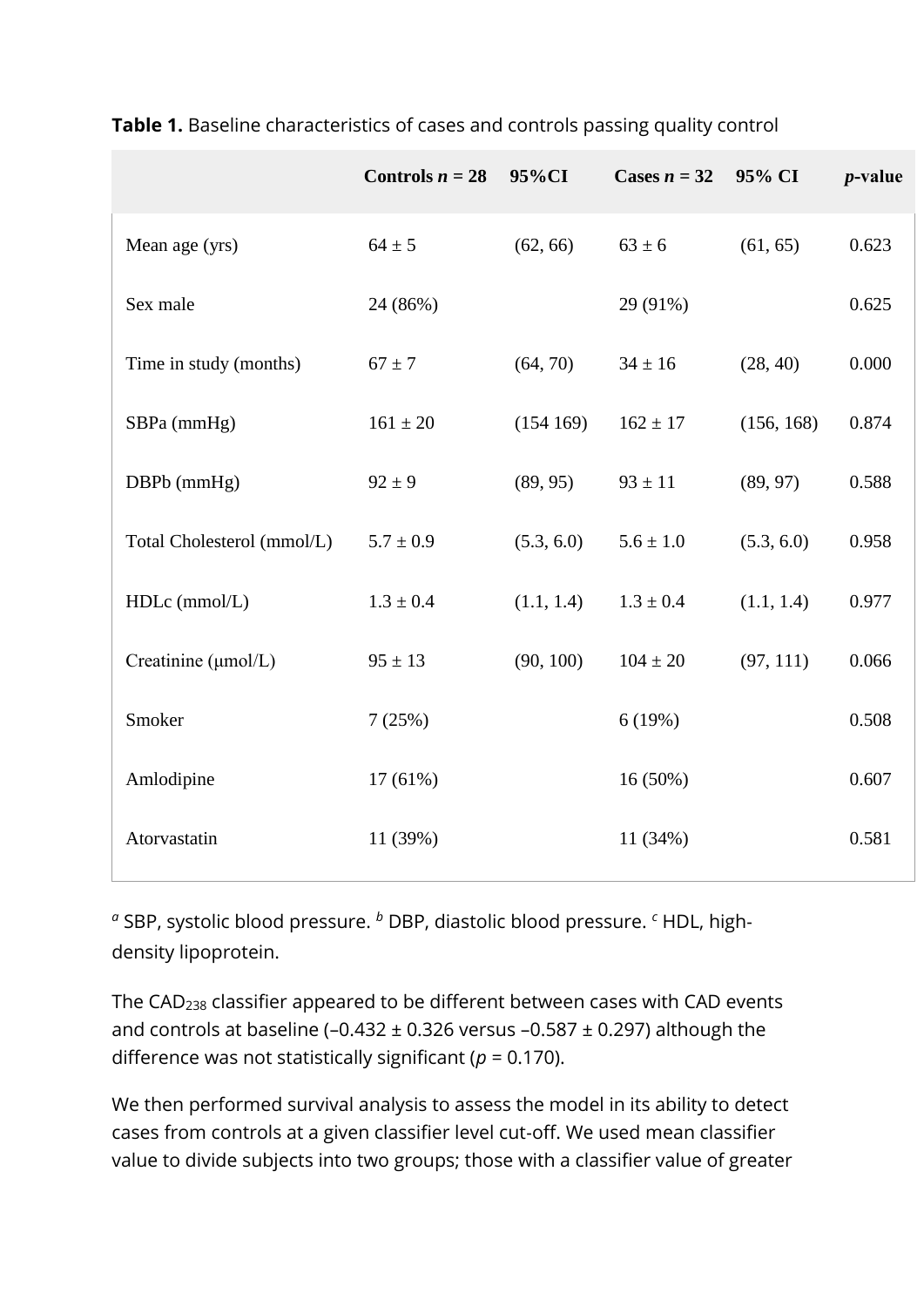than the mean were compared with those with classifier values below the mean. The Mantel Cox test revealed a significant difference between the hazard functions of the two groups (test statistic 5.35, *p*-value 0.021) for the CAD<sup>238</sup> model (Fig. **2**). Cox proportional hazards model with age and gender as covariates revealed that the hazard for CAD score >mean was 2.38 times that of those <mean, *p*-value 0.017. As expected, on further survival analysis of matched (age, gender, treatment arm, diabetes, smoking status) and unmatched (blood pressure, cholesterol level) variables, no other variable showed significant differences between groups with versus without CAD events (data not shown).



**Figure 2** Kaplan-Meier curve for the CAD<sub>238</sub> model. Subjects were classified as < or  $>$  the mean value of the CAD<sub>238</sub> classification factor. Log rank (Mantel Cox) test statistic 5.35, *p* = 0.021.

In order to confirm the predictive value of the CAD<sup>238</sup> panel for the specific outcomes in this study we also tested proteomic panels related to other conditions. As expected, the panels that predict CKD, heart failure, and stroke were neither different at baseline (cases versus controls: –0.069 ± 0.388 versus – 0.095 ± 0.236, *p* = 0.927; 0.282 ± 0.663 versus 0.114 ± 0.569, *p* = 0.333; and – 0.114 ± 0.679 versus –0.140 ± 0.528, *p* = 0.873, respectively) (Supporting Information Fig. 1) nor on survival analysis (log rank Mantel‐Cox *p* = 0.690, *p* =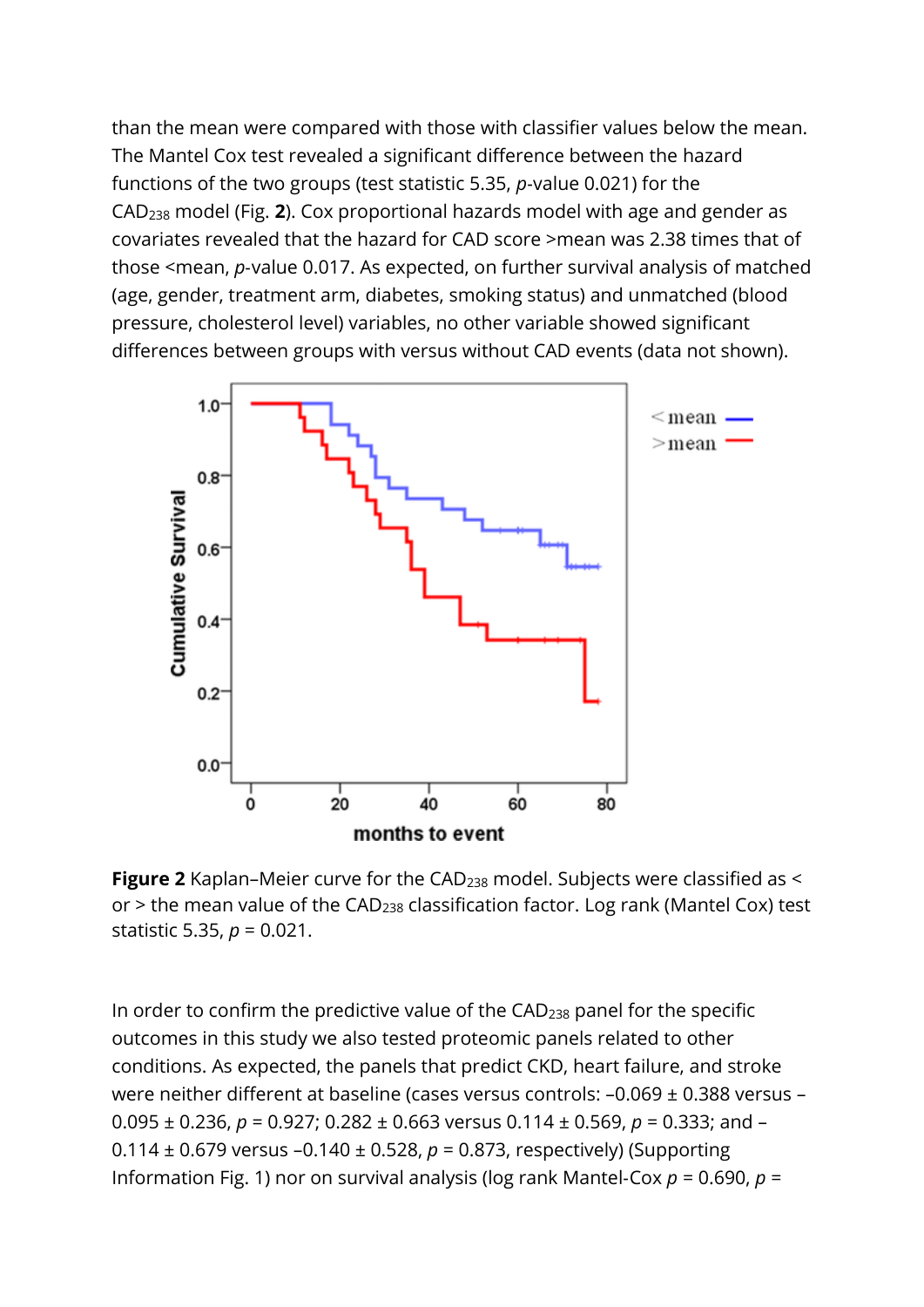0.386, and *p* = 0.874, respectively), for the outcome "CAD event" (Supporting Information Fig. 2).

We subsequently unblinded the cohort and studied all urinary polypeptides identified on CE‐MS analysis individually. We found 190 individual peptides out of 1501 urinary peptides that were different between cases and controls at baseline at the AUC > 0.6 cut-off (Supporting Information Table 1). Many of these peptides have previously been associated with cardiovascular disease, most notably fragments of collagens.

Twenty‐five of these 190 peptides were also components of the 238 peptides comprising the CAD<sup>238</sup> panel (Table **2**), including fragments of membrane associated progesterone receptor component 1 (PGRC1), prostaglandin‐H2 D‐ isomerase (PTGDS), collagen alpha‐1(I) chain (CO1A1), collagen alpha‐1(III) chain (CO3A1), collagen alpha‐1 (XVI) chain (COGA1), plexin domain‐containing protein 2 (PXDC2), beta 1,3‐galactosyltransferase 6 (B3GT6), and retinol‐binding protein 4 (RBP4).

| <b>Protein name</b>           | <b>SwissProt/TrEMBLE name</b> |  |
|-------------------------------|-------------------------------|--|
| Extracellular matrix          |                               |  |
| Collagen alpha- $1(I)$ chain  | CO1A1_HUMAN                   |  |
| Collagen alpha- $1(II)$ chain | CO2A1_HUMAN                   |  |
| Collagen alpha-1(III) chain   | CO3A1_HUMAN                   |  |
| Collagen alpha- $1(V)$ chain  | CO5A1_HUMAN                   |  |
| Collagen alpha-1 (XVII) chain | <b>COHA1_HUMAN</b>            |  |
| Collagen alpha-1 (XVI) chain  | COGA1_HUMAN                   |  |

**Table 2.** The 25 urinary polypeptide markers showing significant differences between cases and controls in this study, which were part of the previously derived CAD<sup>238</sup> panel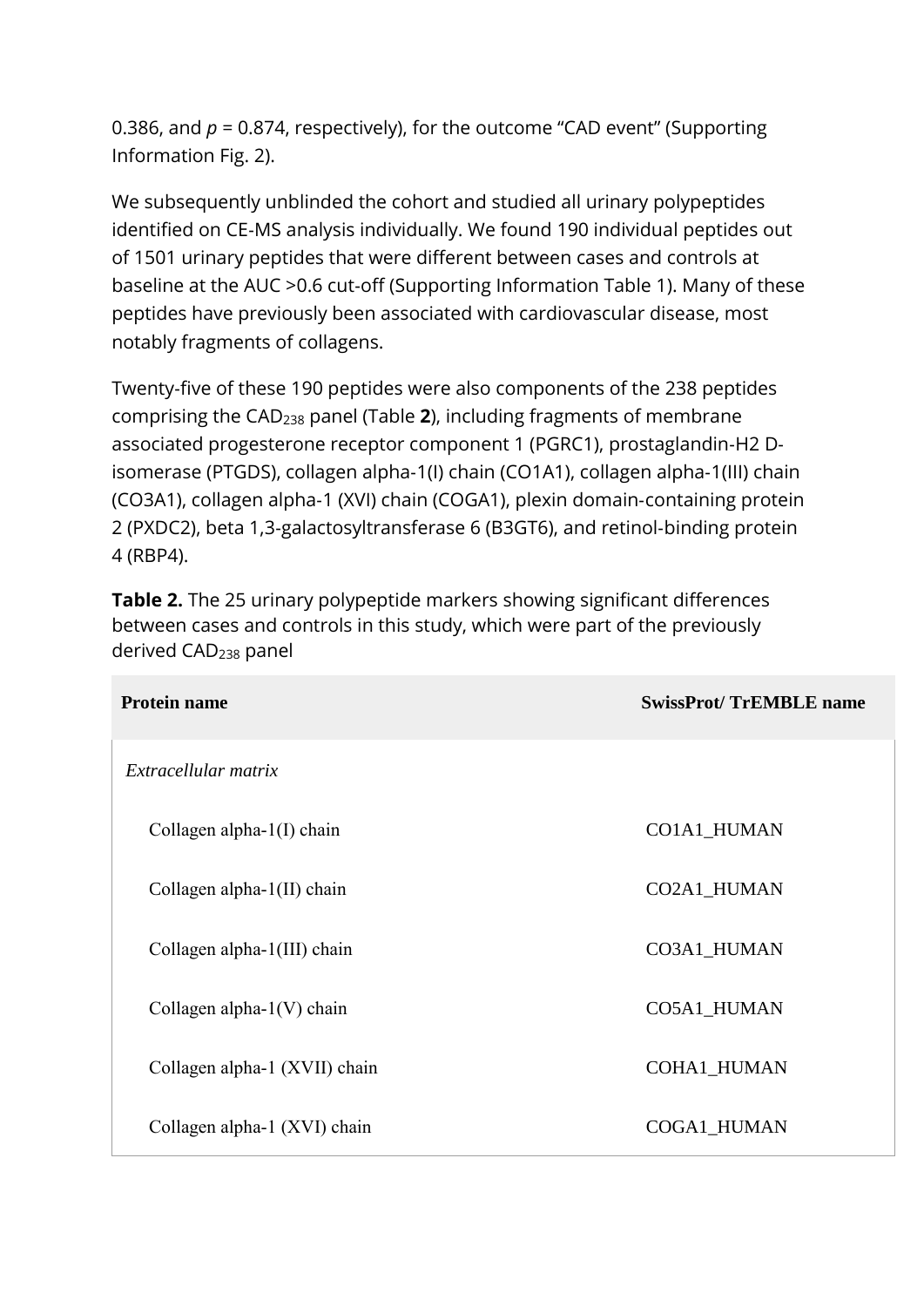| Protein name                                          | <b>SwissProt/TrEMBLE name</b> |
|-------------------------------------------------------|-------------------------------|
| Collagen alpha-2(I) chain                             | CO1A2_HUMAN                   |
| Haemostasis and erythropoiesis                        |                               |
| Fibrinogen beta chain                                 | FIBB_HUMAN                    |
| Hemoglobin subunit beta                               | HBB_HUMAN                     |
| Hemoglobin subunit delta                              | HBD_HUMAN                     |
| Inflammation and immune response                      |                               |
| Beta-2-microglobulin                                  | <b>B2MG_HUMAN</b>             |
| Ig kappa chain C region                               | IGKC_HUMAN                    |
| Ig gamma-1 chain C region                             | IGHG1_HUMAN                   |
| Ig lambda-2 chain C regions                           | LAC2_HUMAN                    |
| Signaling                                             |                               |
| Membrane associated progesterone receptor component 1 | PGRC1_HUMAN                   |
| Prostaglandin-H2 D-isomerase                          | PTGDS_HUMAN                   |
| Zinc finger protein 653                               | ZN653_HUMAN                   |
| Other                                                 |                               |
| Beta 1,3-galactosyltransferase 6                      | B3GT6_HUMAN                   |
| Neurosecretory protein VGF                            | VGF_HUMAN                     |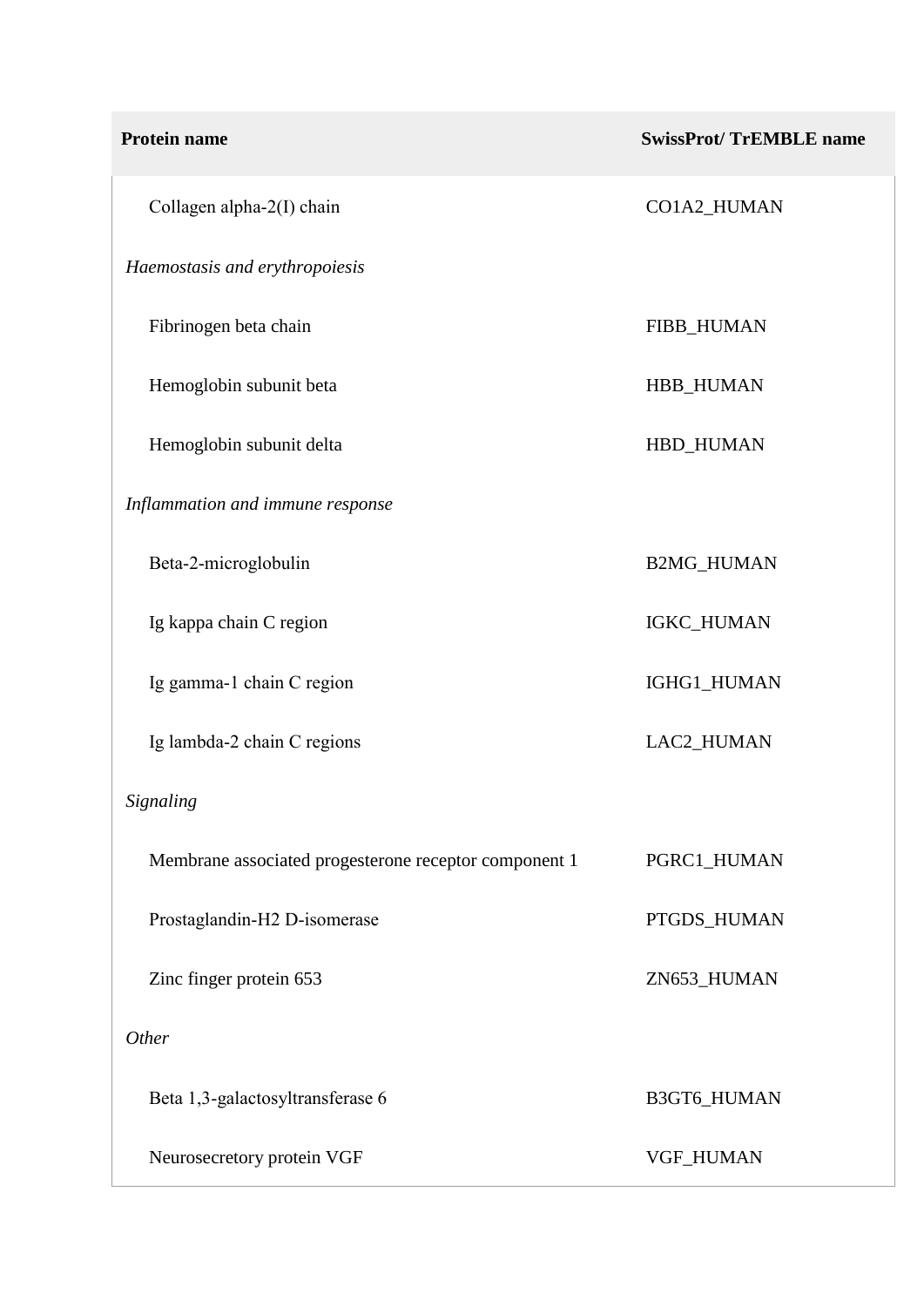**SwissProt/ TrEMBLE name** 

| Plexin domain-containing protein 2                 | PXDC2 HUMAN       |
|----------------------------------------------------|-------------------|
| Polymeric-immunoglobulin receptor                  | PIGR_HUMAN        |
| Retinol-binding protein 4                          | <b>RET4_HUMAN</b> |
| Sodium/potassium-transporting ATPase subunit gamma | <b>ATNG_HUMAN</b> |
| Uromodulin                                         | <b>UROM HUMAN</b> |
| Zinc-alpha-2-glycoprotein                          | ZA2G HUMAN        |

#### **4 Discussion**

We have already used CE‐MS‐based urinary proteomics in our clinical studies in a wide range of conditions **15**, **16**, **23**, **24**. The relatively high throughput with this technique, the stability of the urinary proteome and the noninvasiveness of urine sampling are some of the key advantages of this approach. Given the large number of biomarkers that can be assessed with proteomics it is not unreasonable to propose that they provide information on different pathophysiological aspects of the conditions including earlier and later steps in disease development. We have therefore proposed that proteomic biomarkers can be used both to detect early stages in the disease process and to predict development of more advanced stages including clinically overt disease in asymptomatic patients.

The most robust data to support this hypothesis derives from our work in chronic kidney disease where a panel of 273 urinary biomarkers ( $CKD<sub>273</sub>$ ) has been found to differentiate between patients with normal and impaired renal function **25**. The same panel has been found to predict the development of chronic kidney disease. In particular Roscioni et al. **26** have shown that it predicts the development of diabetic nephropathy in patients with type 2 diabetes earlier and with greater sensitivity and specificity than currently used predictors, including microalbuminuria. Similarly, we have recently shown that a proteomic signature that was developed in patients with diastolic dysfunction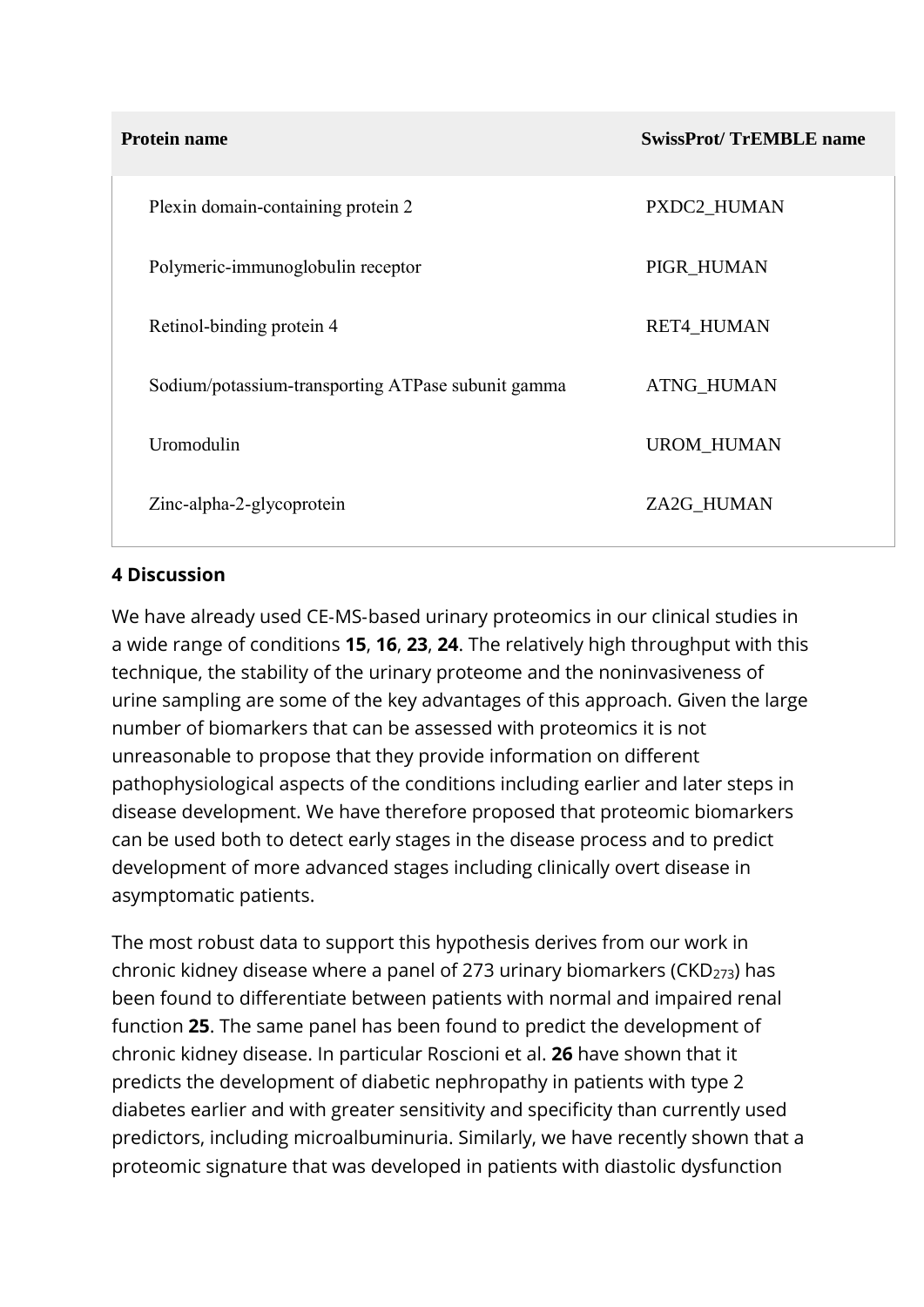but without symptoms of heart failure also differentiates between patients with overt heart failure and healthy controls **16**, demonstrating that pathophysiological processes that provide a link between early and advanced disease processes can be represented in the urinary proteomic signatures. We have excluded people with a history of stroke and have therefore not looked at stroke events. The stroke panel itself was originally derived to differentiate acute stroke from stroke‐like conditions. We used it here as a negative control. We also used the heart failure and CKD panels used in this manner as we were similarly not expecting positive findings for these panels in our study. Reassuringly these panels were negative in predicting between cases and controls for coronary artery disease.

In the present study, we have taken our clinical proteomic studies into CAD one step further, from a cross‐sectional study to prediction by evaluating the potential of a panel of urinary polypeptides to predict future coronary events. This panel (CAD238) was developed and extensively validated in cross‐sectional studies of patients with CAD versus healthy controls. In order to provide the best balance between sensitivity and specificity the model was built on data from patients with a wide range of disease severity **12**, covering therefore early and more advanced disease processes. The main result of the present study is that in patients who do not have overt cardiovascular disease at baseline but are at risk to develop such disease and associated events due to their risk profile, the CAD<sup>238</sup> panel differentiates between patients who had CAD events within the study period and those who did not. The nested case‐control design of our study allowed for rigorous matching for cardiovascular risk factors and treatment arm and thereby considerably reduced confounding. We used the ASCOT study specifically because one might reasonably have predicted cardiovascular events to occur in this cohort with higher‐than‐average prevalence of CAD risk factors **18**.

We have also demonstrated that not all of the 238 markers in the original CAD<sup>238</sup> panel are significantly associated with CAD events. Looking at all urinary polypeptides, 25 of the 190 markers that were differentially expressed between cases and controls were also part of the CAD<sup>238</sup> panel. We are not surprised about this seemingly small overlap. The CAD<sub>238</sub> panel was developed to represent different stages of CAD severity including triple vessel CAD requiring CABG surgery that was not the case in the patients selected for the present study. It appears therefore plausible that only some of the markers in the CAD<sup>238</sup> panel were found to be different between cases and controls in our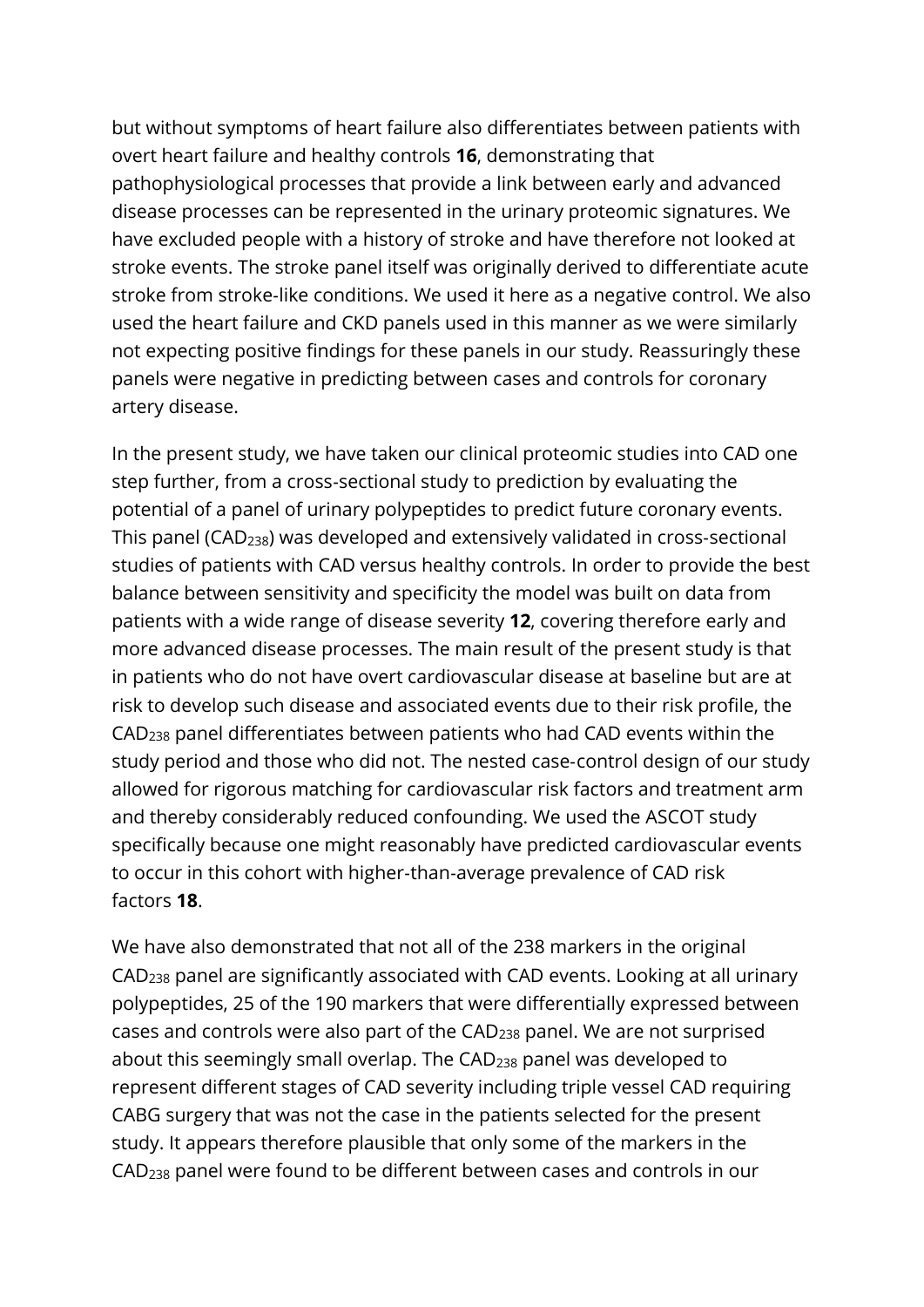present study, and it can be hypothesized that these markers reflect earlier stages of CAD that had the potential to progress to clinically overt disease during the course of the follow‐up period.

It is also important to highlight the fact that these proteins are derived not only from the kidney, but potentially from all organs. In this way the urine can depict systemic processes such as turnover in the extracellular matrix and the pattern may change over time and depending on the disease **14**. The urinary biomarkers identified relate to key molecular components of CAD. Indeed collagen types 1 and 3 have previously been found in urinary proteomic studies relating to cardiovascular disease **12**. This study found decreased urinary excretion of certain collagen type 1 and 3 alpha chain fragments but increased excretion of specific collagen type 1 and 3 alpha chain fragments with a C‐terminal GxPGP motif. Another example is retinol‐binding protein 4 (RBP4) which has been associated with metabolic syndrome in both sexes, prior cerebrovascular disease in men, and it is also thought that circulating RBP4 could be a marker of metabolic complications, atherosclerosis and cardiovascular disease **27**, **28**. RBP4 is an adipokine, and there is emerging evidence that adipokines are involved in the development of cardiovascular disease and provide a link between insulin resistance, obesity, and inflammation **29**. The adipokine zinc‐ alpha‐2‐glycoprotein (ZA2G) was also identified among the 25 urinary polypeptide markers showing significant difference between cases and controls. We also found differences in expression of Fibrinogen beta chain in keeping with beta‐chain synthesis being a key step in the production of mature fibrinogen **30**. Fibrinogen is known to play an important role in inflammation, atherogenesis, and thrombogenesis. Several polymorphisms have been identified in the genes encoding the different fibrinogen chains that determine plasma levels of fibrinogen, however, plasma fibrinogen level, and cardiovascular risk may be more dependent on interactions with environment and genetics (e.g. moderate alcohol intake may lower plasma fibrinogen concentration) **30**.

Even in light of the pathophysiological significance of individual protein fragments we would like to reinforce the message that for immediate clinical diagnostic and prognostic purposes the global view on a panel of proteomic markers may be of greater importance than individual markers, although their pathophysiological relevance is reassuring. Another stream of information may derive from the proteases that are responsible for the generation of specific urinary peptides from their source proteins. Protease activity prediction has been proposed previously and appropriate tools have been developed **31**. It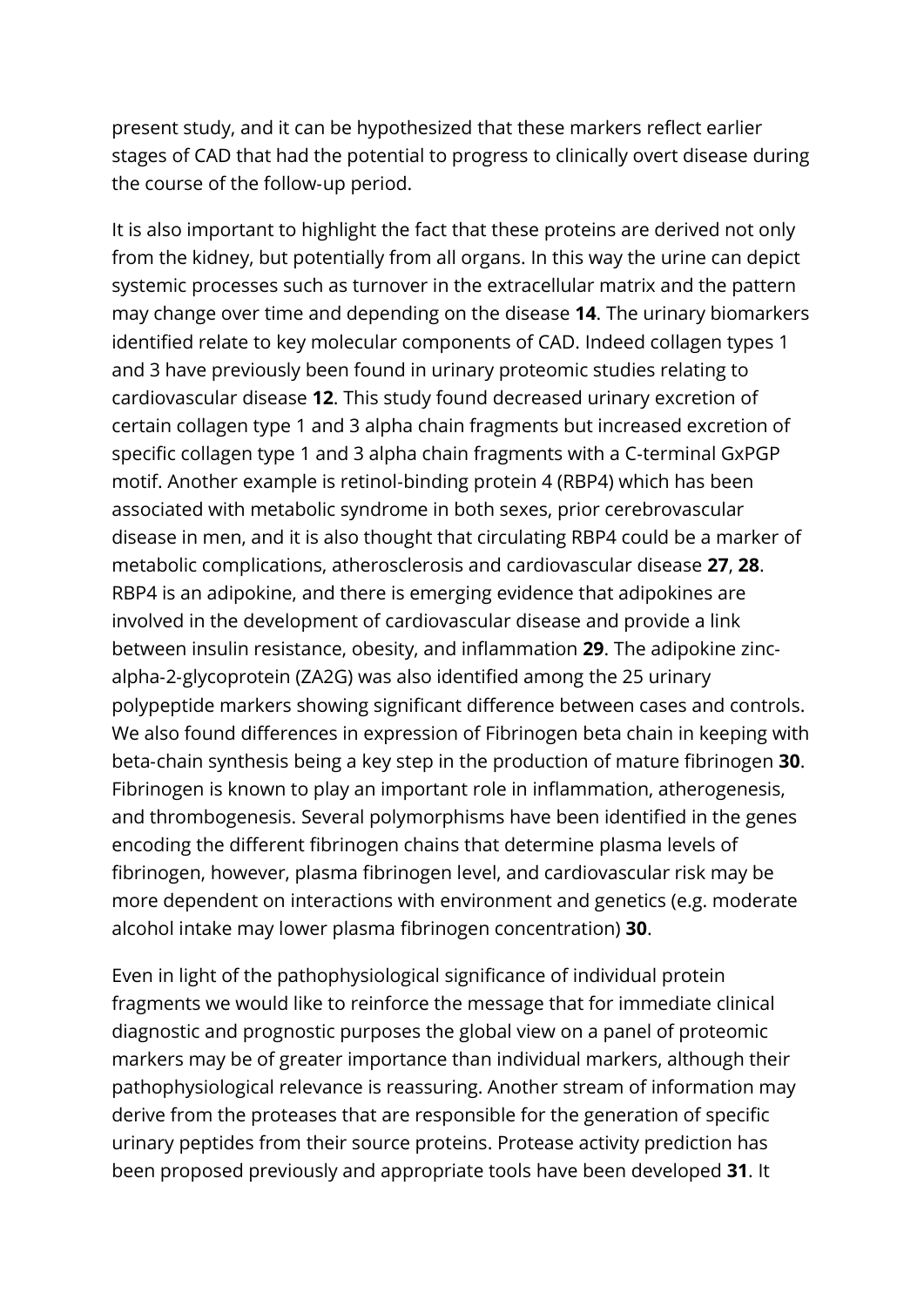would be beyond the scope of this study to predict and validate protease activity but we would like to reinforce the message that the urinary proteome provides information beyond individual peptides, peptide patterns, and source proteins.

The principal limitation of the study is that of a relatively small sample in a nested case‐control design. Clearly a larger study will need to be performed to get a better impression of the potential predictive value in a clinical setting. We also acknowledge that our data have not been replicated in an independent cohort. On the other hand, we have applied extremely strict criteria for the selection and matching of cases and controls and performed the CE‐MS analysis in a blinded fashion. We used samples from a well‐controlled clinical trial with validated endpoints adding further strength to the design.

In summary, individualized cardiovascular risk prediction remains an unmet clinical need in patients with hypertension and other risk factors. In a substudy of the ASCOT study we have shown that a panel of urinary polypeptides that was originally developed to differentiate between patients with and without CAD can also be predictive of coronary events in asymptomatic subjects with hypertension. Studying multiple biomarkers at a time, proteomics has the potential to detect subclinical disease and thereby improve risk stratification and targeted treatment.

A number of questions remain to be answered to clarify the clinical utility of this proteomic panel. These include how best to identify patients who would benefit from proteomic testing, the positive and negative predictive values of the test, and the comparison of proteomics with other emerging biomarkers of cardiovascular risk.

#### **Acknowledgments**

*The authors are thankful to all the Anglo*‐*Scandinavian Cardiac Outcome Trial (ASCOT) investigators for permission to use the ASCOT data for these analyses. The original ASCOT study was an investigator*‐*led study supported mainly by Pfizer Inc., New York with funding also provided by the Servier Research Group, Paris, France. This work was supported by the European Union's Seventh Framework Programme "EU*‐*MASCARA" (grant agreement 278249) to C.D., H.M., and A.F.D. The authors would like to thank Ms. Marie Duhamel for her help with the proteome analysis*.

*The authors have declared the following potential conflict of interest: H.M. is founder and co*‐*owner of Mosaiques Diagnostics, which developed the CE*‐*MS technology and the Mosaiques*‐*Visu software*.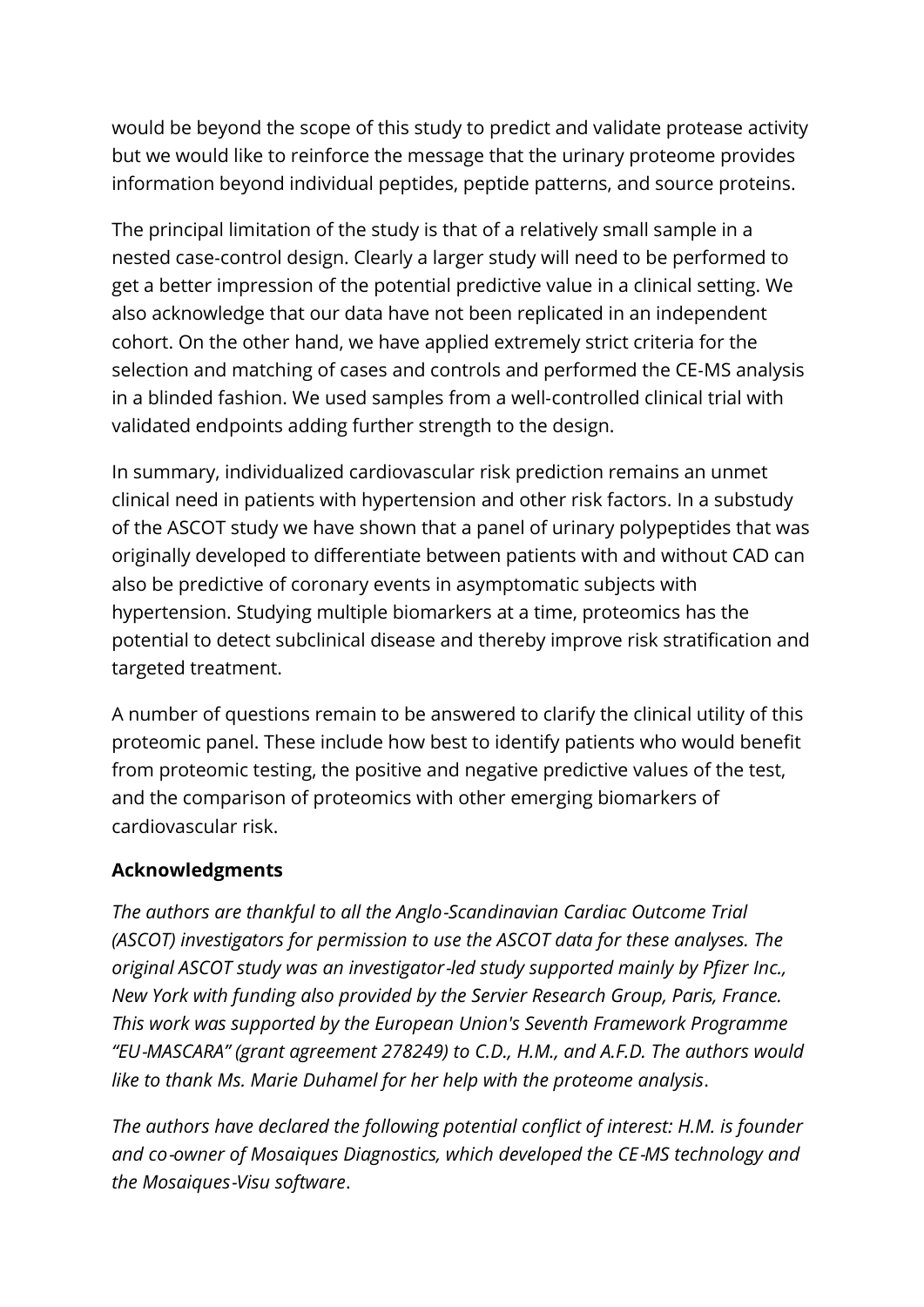#### **5 References**

1 Hlatky, M. A., Greenland, P., Arnett, D. K., Ballantyne, C. M. et al., Criteria for evaluation of novel markers of cardiovascular risk: a scientific statement from the American Heart Association. Circulation 2009, 119, 2408– 2416.

2 Vasan, R. S., Biomarkers of cardiovascular disease: molecular basis and practical considerations. Circulation 2006, 113, 2335– 2362.

3 Conroy, R. M., Pyorala, K., Fitzgerald, A. P., Sans, S. et al., Estimation of ten‐year risk of fatal cardiovascular disease in Europe: the SCORE project. Eur. Heart J. 2003, 24, 987– 1003.

4 Mancia, G., De, B. G., Dominiczak, A., Cifkova, R. et al., The task force for the management of arterial hypertension of the European, Society of Hypertension, the task force for the management of arterial hypertension of the European, Society of Cardiology. 2007 Guidelines for the management of arterial hypertension: the Task Force for the Management of Arterial Hypertension of the European Society of Hypertension (ESH) and of the European Society of Cardiology (ESC). Eur. Heart J. 2007, 28, 1462– 1536.

5 Sehestedt, T., Jeppesen, J., Hansen, T. W., Wachtell, K. et al., Risk prediction is improved by adding markers of subclinical organ damage to SCORE. Eur. Heart J. 2010, 31, 883– 891.

6 Gaziano, J. M., Wilson, P. W., Cardiovascular risk assessment in the 21st century. JAMA 2012, 308, 816– 817.

7 Dzau, V., Braunwald, E., Resolved and unresolved issues in the prevention and treatment of coronary artery disease: a workshop consensus statement. Am. Heart J. 1991, 121, 1244– 1263.

8 Boutouyrie, P., Vermersch, S., Laurent, S., Briet, M., Cardiovascular risk assessment through target organ damage: role of carotid to femoral pulse wave velocity. Clin. Exp. Pharmacol. Physiol. 2008, 35, 530– 533.

9 Gerszten, R. E., Wang, T. J., The search for new cardiovascular biomarkers. Nature 2008, 451, 949– 952.

10 Carty, D. M., Siwy, J., Brennand, J. E., Zurbig, P. et al., Urinary proteomics for prediction of preeclampsia. Hypertension 2011, 57, 561– 569.

11 Dakna, M., He, Z., Yu, W. C., Mischak, H. et al., Technical, bioinformatical and statistical aspects of liquid chromatography‐mass spectrometry (LC‐MS) and capillary electrophoresis‐mass spectrometry (CE‐MS) based clinical proteomics: a critical assessment. J. Chromatogr. B Analyt. Technol. Biomed. Life Sci. 2009, 877, 1250– 1258.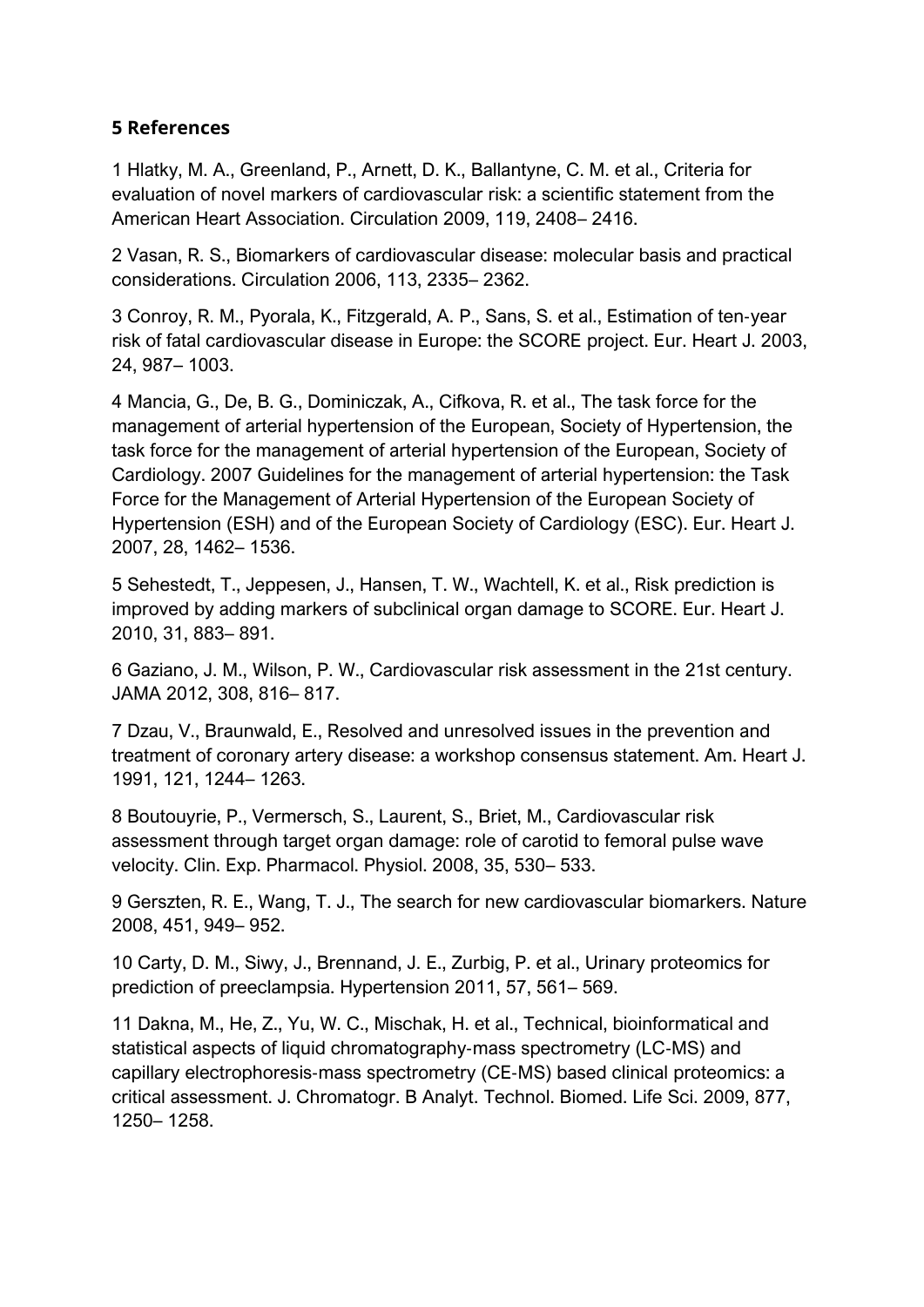12 Delles, C., Schiffer, E., von Zur, M. C., Peter, K. et al., Urinary proteomic diagnosis of coronary artery disease: identification and clinical validation in 623 individuals. J. Hypertens. 2010, 28, 2316– 2322.

13 Rossing, K., Mischak, H., Dakna, M., Zurbig, P. et al., Urinary proteomics in diabetes and CKD. J. Am. Soc. Nephrol. 2008, 19, 1283– 1290.

14 Snell‐Bergeon, J. K., Maahs, D. M., Ogden, L. G., Kinney, G. L. et al., Evaluation of urinary biomarkers for coronary artery disease, diabetes, and diabetic kidney disease. Diabetes Technol. Ther. 2009, 11, 1– 9.

15 Dawson, J., Walters, M., Delles, C., Mischak, H. et al., Urinary proteomics to support diagnosis of stroke. PLoS One 2012, 7, e35879.

16 Kuznetsova, T., Mischak, H., Mullen, W., Staessen, J. A., Urinary proteome analysis in hypertensive patients with left ventricular diastolic dysfunction. Eur. Heart J. 2012, 33, 2342– 2350.

17 Sever, P. S., Lipid-lowering therapy and the patient with multiple risk factors: what have we learned from the Anglo‐Scandinavian Cardiac Outcomes Trial (ASCOT)? Am. J. Med. 2005, 118, 3– 9.

18 Sever, P. S., Dahlof, B., Poulter, N. R., Wedel, H. et al., Rationale, design, methods and baseline demography of participants of the Anglo‐Scandinavian Cardiac Outcomes Trial. ASCOT investigators. J. Hypertens 2001, 19, 1139– 1147.

19 Gupta, A. K., Nasothimiou, E. G., Chang, C. L., Sever, P. S. et al., Baseline predictors of resistant hypertension in the Anglo‐Scandinavian Cardiac Outcome Trial (ASCOT): a risk score to identify those at high‐risk. J. Hypertens 2011, 29, 2004– 2013.

20 Stanton, A., Fitzgerald, D., Hughes, A., Mayet, J. et al., An intensive phenotyping study to enable the future examination of genetic influences on hypertension‐ associated cardiovascular disease. J. Hum. Hypertens 2001, 15, S13– S18.

21 Fliser, D., Wittke, S., Mischak, H., Capillary electrophoresis coupled to mass spectrometry for clinical diagnostic purposes. Electrophoresis 2005, 26, 2708– 2716.

22 Jantos‐Siwy, J., Schiffer, E., Brand, K., Schumann, G. et al., Quantitative urinary proteome analysis for biomarker evaluation in chronic kidney disease. J. Proteome Res. 2009, 8, 268– 281.

23 Argiles, A., Siwy, J., Duranton, F., Gayrard, N. et al., A new proteomics classifier assessing CKD and its prognosis. PLoS One 2013, 8, e62837.

24 Decramer, S., Wittke, S., Mischak, H., Zurbig, P. et al., Predicting the clinical outcome of congenital unilateral ureteropelvic junction obstruction in newborn by urinary proteome analysis. Nat. Med. 2006, 12, 398– 400.